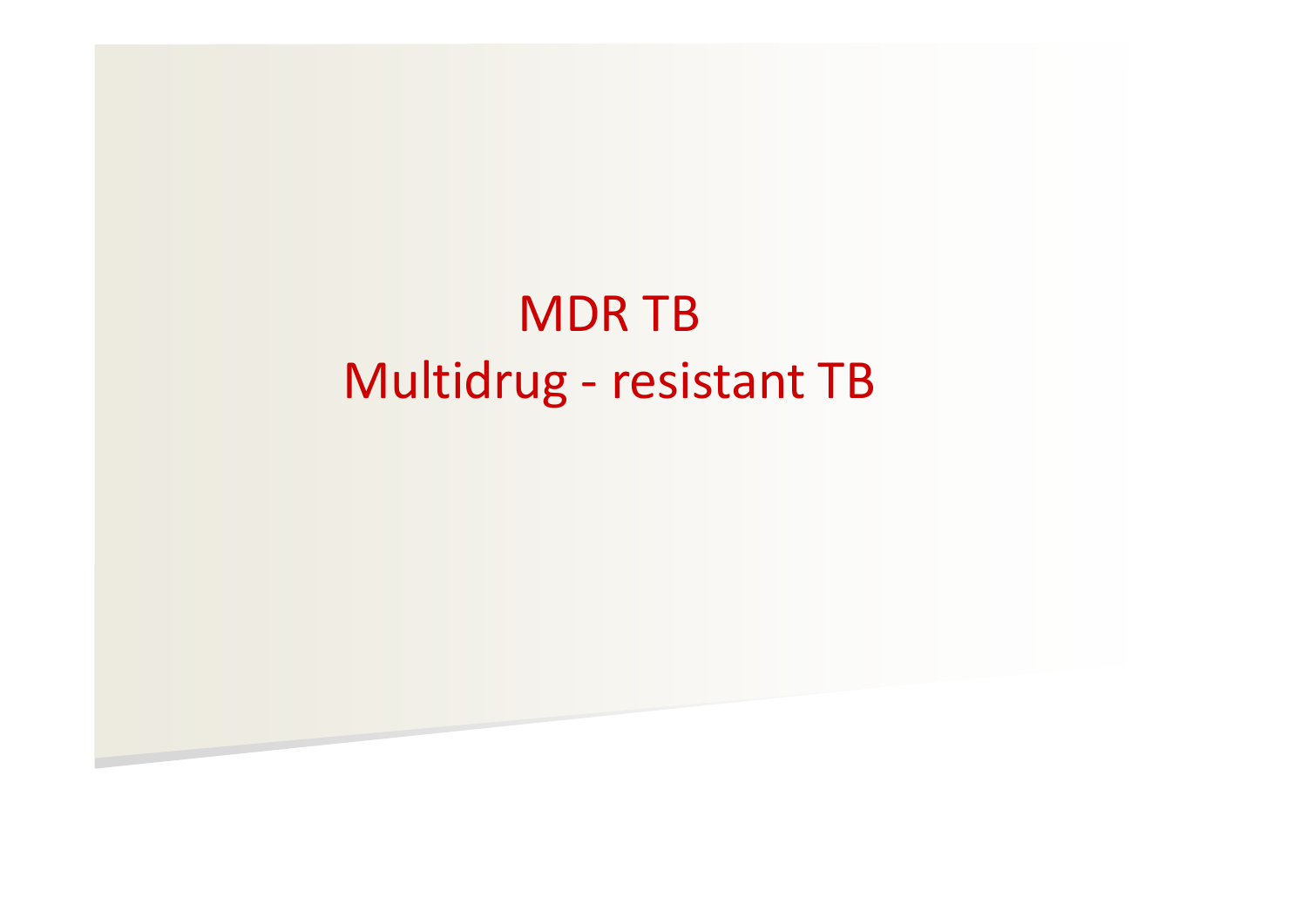#### Definitsions

- •**Monoresistant case** – Resistance to one TB drug
- •**Polydrug resistance** – Resistance to 2 or more TB drug,

but not to isoniaszid and rifampcin on the same time

- • **Resistance among cases never treated:** indicates primary drug resistance due to infection with resistant bacilli.
- • **Resistance among cases previously treated:** usually indicates acquired drug resistance emerging during treatment following selection of drug-resistant mutant bacilli. It can also result from exogenous re-infection with resistant bacilli
- • **Multidrug resistance (MDR):** resistance to at least isoniazid and rifampicin **Multiresistentsuse alavormid Extensive drug resistance (XDR):** resistance to isoniazid and rifampicin (i.e. MDR), resistance to a fluoroquinolone, and resistance to one or more of the following injectable drugs: amikacin, capreomycin, or kanamycin
- $\mathcal{L}_{\rm{max}}$  **Rifampicin resistance:** resistance to rifampicin detected using phenotypic or genotypic methods, with or without resistance to other anti-TB drugs. This includes any resistance to rifampicin, whether mono-resistance, multidrug resistance, polydrug resistance or extensive drug resistance.

All patients with confirmed rifampicin resistance should be treated with MDR-TB regimen.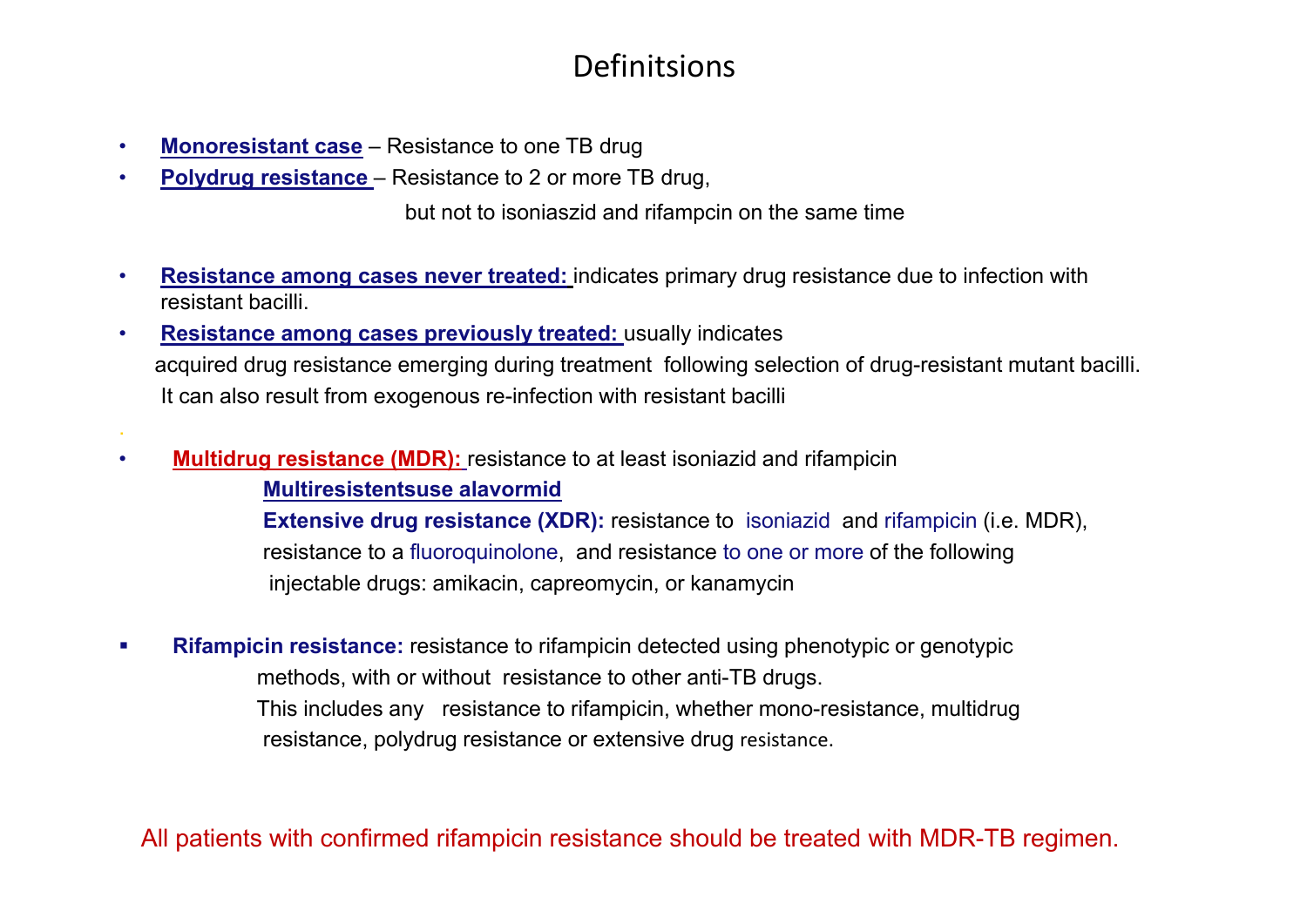# **Causes of MDR**

| <b>HEALTH-CARE PROVIDERS:</b><br><b>INADEQUATE REGIMENS</b> | <b>DRUGS: INADEQUATE SUPPLY</b><br><b>OR QUALITY</b> | <b>PATIENTS: INADEQUATE</b><br><b>DRUG INTAKE</b> |
|-------------------------------------------------------------|------------------------------------------------------|---------------------------------------------------|
| Inappropriate guidelines                                    | Poor quality                                         | Poor adherence (or poor                           |
| Noncompliance with                                          | Unavailability of certain                            | DOT)                                              |
| guidelines                                                  | drugs (stock-outs or                                 | Lack of information                               |
| Absence of guidelines                                       | delivery disruptions)                                | Lack of money (no treatment                       |
| Poor training                                               | Poor storage conditions                              | available free of charge)                         |
| No monitoring of                                            | Wrong dose or                                        | Lack of transportation                            |
| treatment                                                   | combination                                          | Adverse effects                                   |
| Poorly organized or funded                                  |                                                      | Social barriers                                   |
| TB control programmes                                       |                                                      | Malabsorption                                     |
|                                                             |                                                      | Substance dependency<br>disorders                 |

#### **Man-made problem.**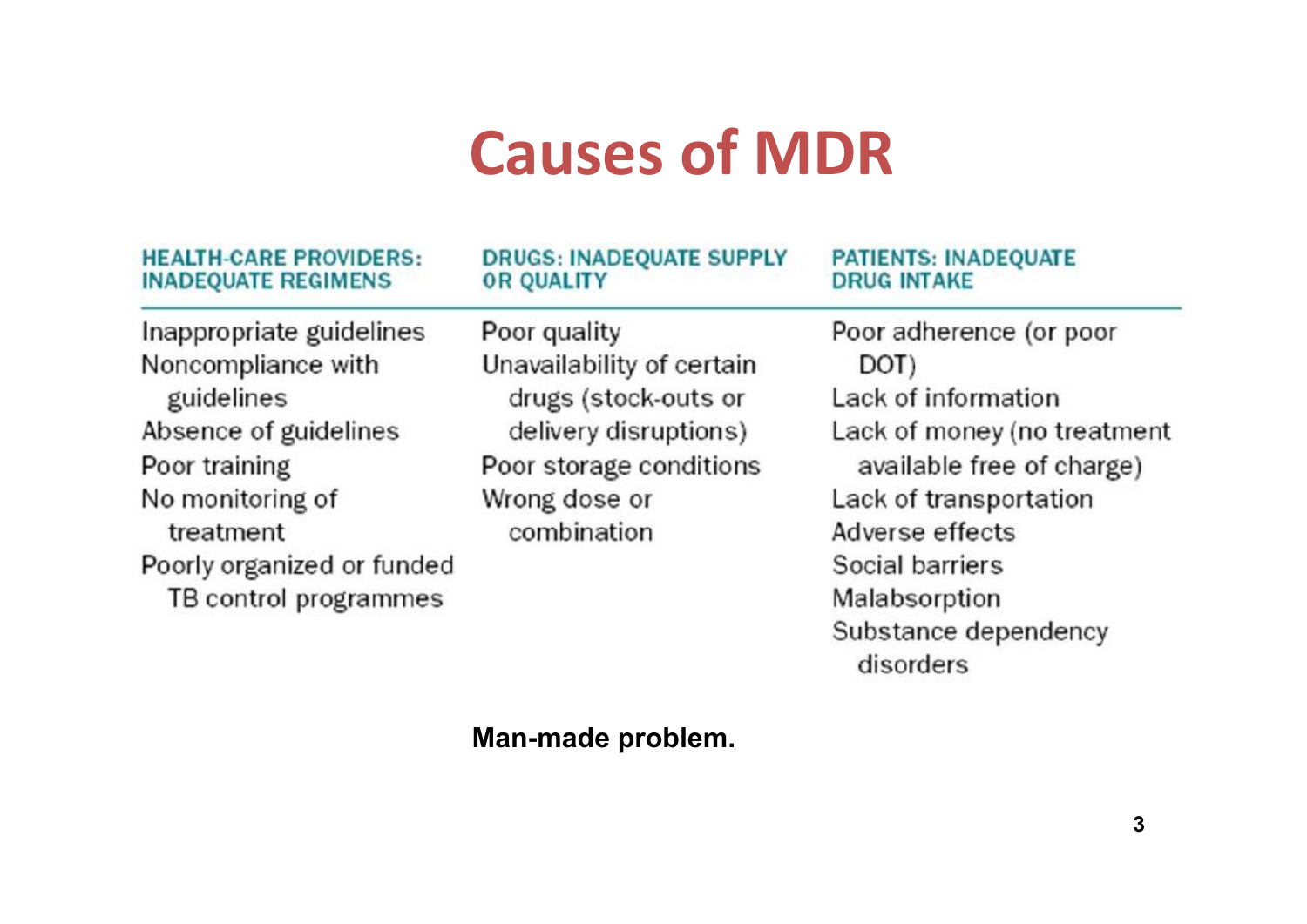## Mechanisms of drug resistance

 *M. tuberculosis* develops drug resistance through genetic mutations (there are no reports of resistance developed by the acquisition of new DNA).

- $\blacktriangleright$ In these genes, the two major mechanisms of drug resistance
- • target modification (for example, a mutant bacterial RNA polymerase that eludes the action of rifampicin) or
- • a defective enzyme that converts a pro-drug into an active drug (for example, a mutant bacterial catalase that fails to activate isoniazid).
- $\triangleright$  The understanding of resistance mechanisms is hampered by limitations in both the phenotypic and the genotypic drug susceptibility tests
- The result of phenotypic tests is dichotomous (the *M. tuberculosis* strain is either susceptible or resistant to a set drug dose), and these tests are best standardized for only some drugs (for example, isoniazid, rifampicin and ethambutol).
- $\triangleright$  Furthermore, genotypic drug susceptibility tests could fail to identify a mutation in a phenotypically resistant isolate.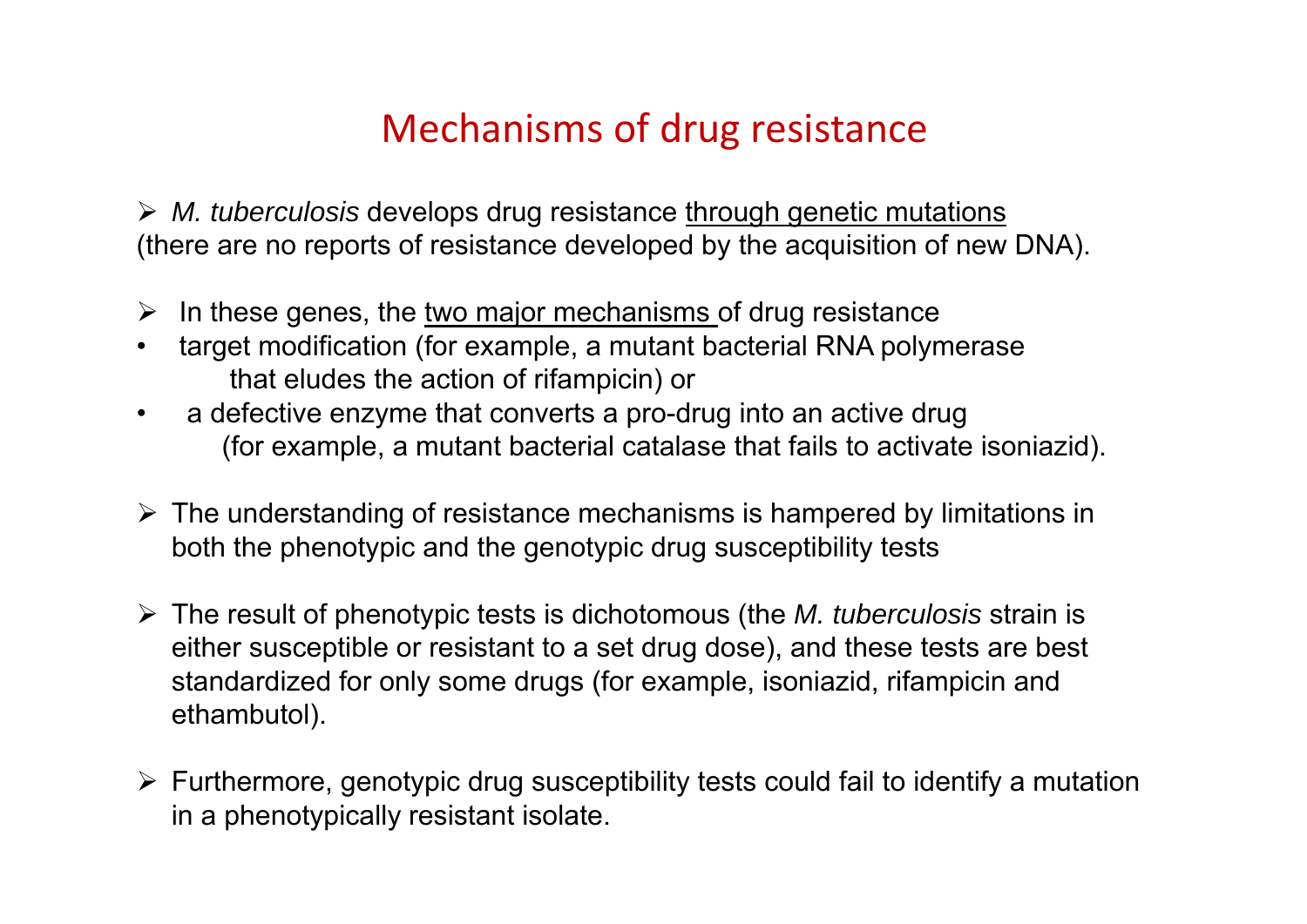## Mechanisms of drug resistance

- Result of human activity Man-made problem
- The main reason- treatment mistakes
- Random genetic mutations appear in all bacteria populations.
- Random mutations are not linked, they appear separately, Mutation of 10**<sup>6</sup>** - 10**<sup>8</sup>** divisions

| Isoniaszid (H)         | 1 of 10 $^6$ |
|------------------------|--------------|
| Rifampicin (R)         | 1 of 10 $8$  |
| Streptomycin (S)       | 1 of 10 $^6$ |
| Simultaneously H and R | 1 of 10 $14$ |

Simultaneous Resistancy to H and R is relatively rare,

*1 of 10<sup>14</sup>*

- it is not known how to avoid mutations those mutations
- These mutations are not clinically significant, do not determine the drug resistance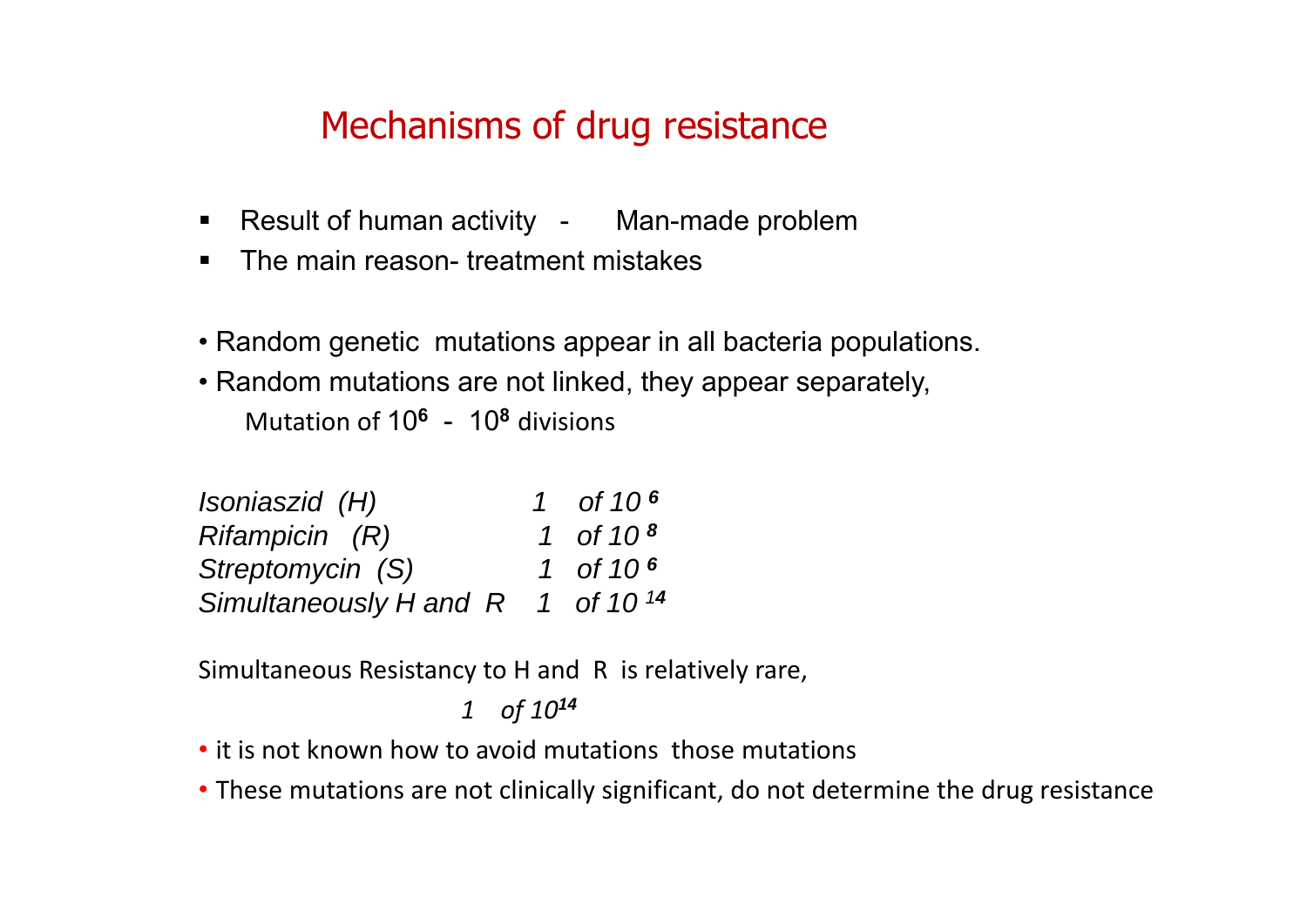#### Spontaneus mutationes, localization

| Ravim     |              | mutant gene |
|-----------|--------------|-------------|
| isoniazid |              | katG        |
| isoniazid |              | ahpC        |
|           | Rifampicin   | rpoB        |
|           | Pyrazinamid  | pncA        |
|           | Ethambutol   | embB        |
|           | Streptomycin | rpsL        |
|           | Streptomycin | rrs         |
|           | Quinolones   |             |

TB cavities in the lungs containing  $10^7$  -10<sup>9</sup> rapidly dividing, active MBT TB with cavities‐ risk for resistant MBT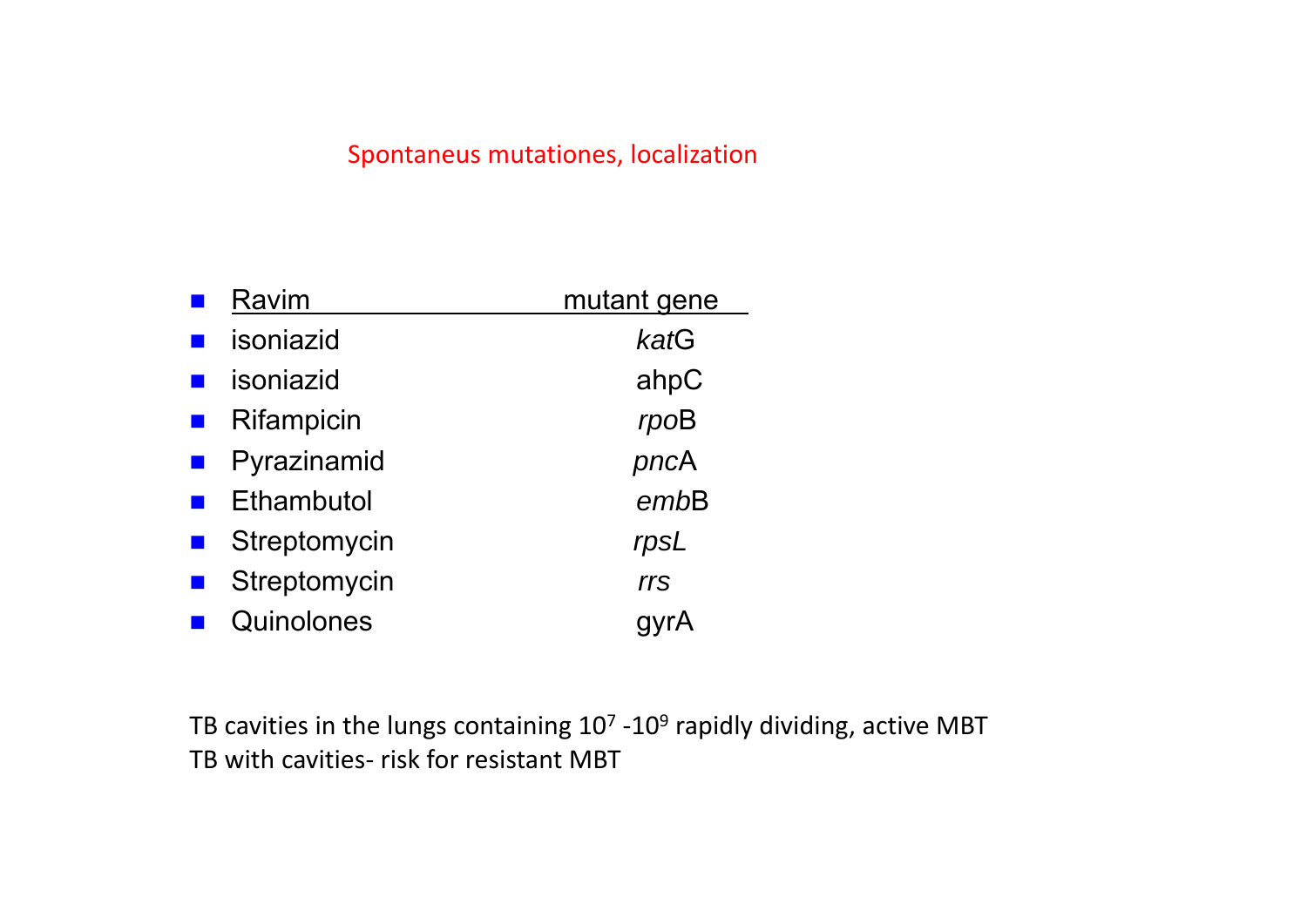## **MDRTB**

 $\blacktriangleright$  Globally, the prevalence of MDR-TB is estimated at 5% 3.5% in new cases of active TB disease 20.5% in previously treated cases

#### $\blacktriangleright$ This prevalence varies

from 1% in many countries in sub-Saharan Africa, western Europe and North America to >20% in areas of the former Soviet Union;Azerbaijan, Belarus, Kyrgyzstan Moldova

 $\blacktriangleright$  Most cases of MDR-TB are estimated to reflect transmission rather than initial acquisition. Thus, a high priority for the response to drug-resistant TB is to identify and target 'hotspots' of MDR-TB transmission

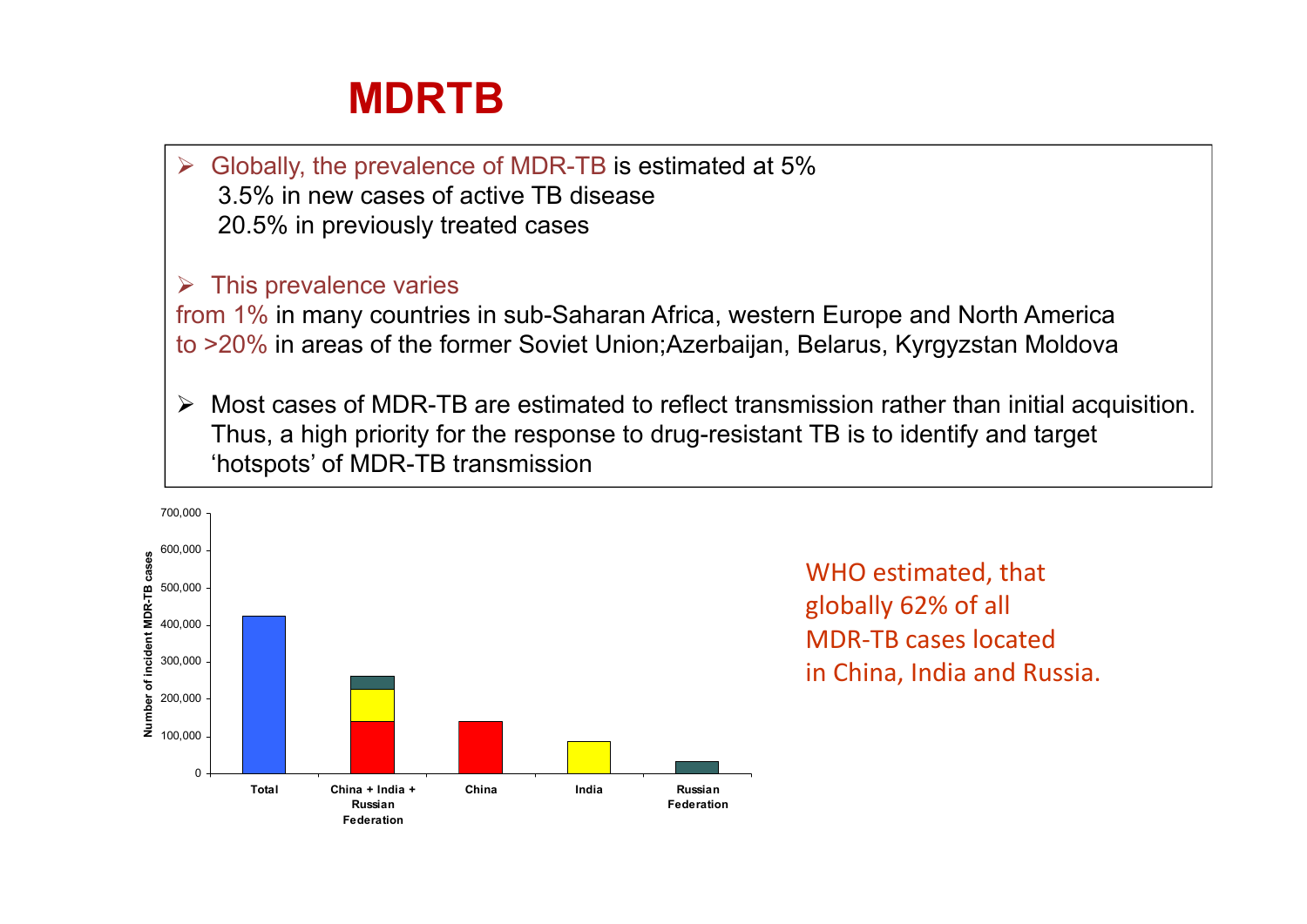## Proportion of notified **new TB** cases with multidrug resistance in EU/EEA, 2014

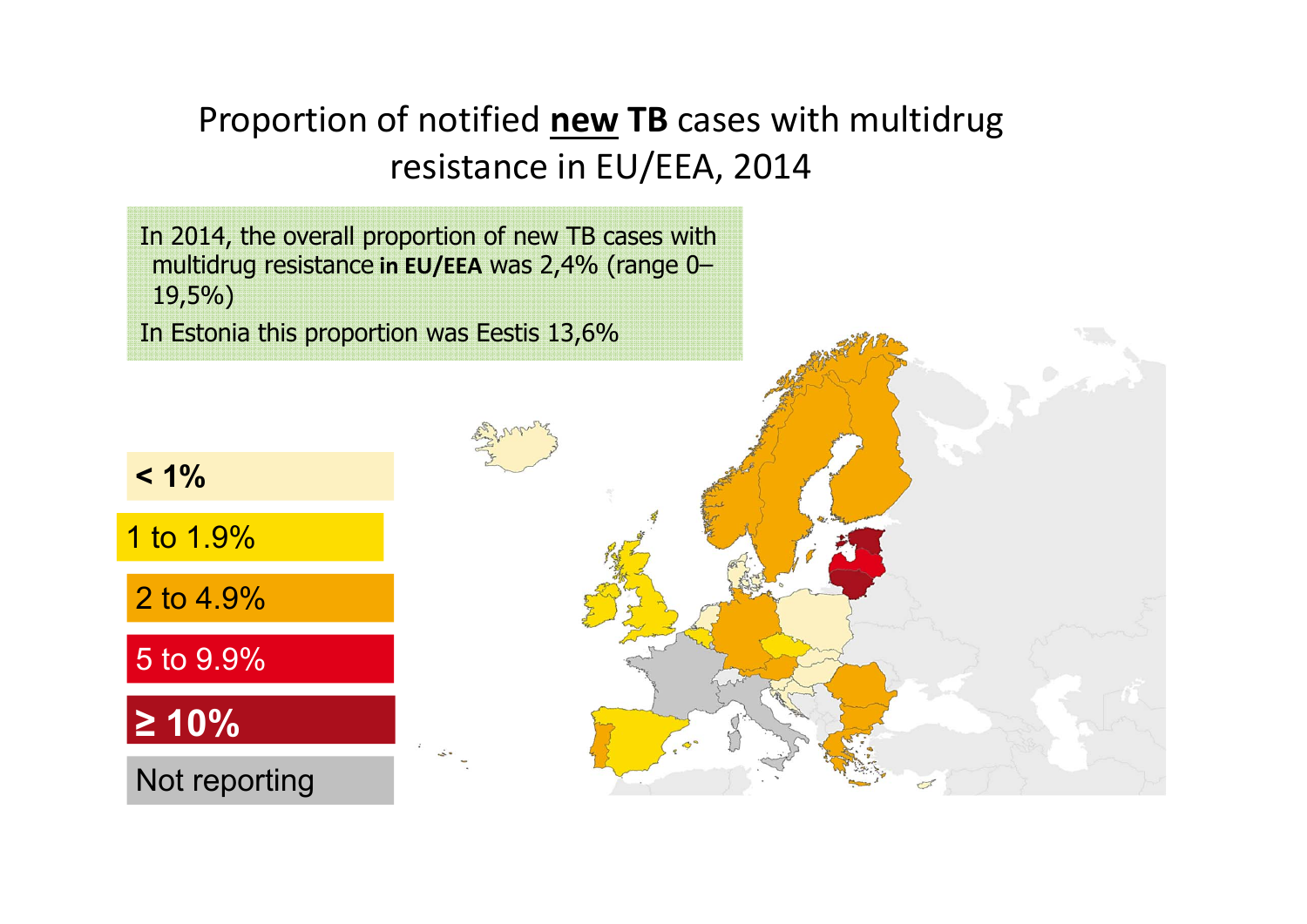## Multidrug‐resistant TB, EU/EEA, 2014,

all cases

**4.0%** of TB cases with DST\* results were multidrug-resistant (range 0–25.8%)



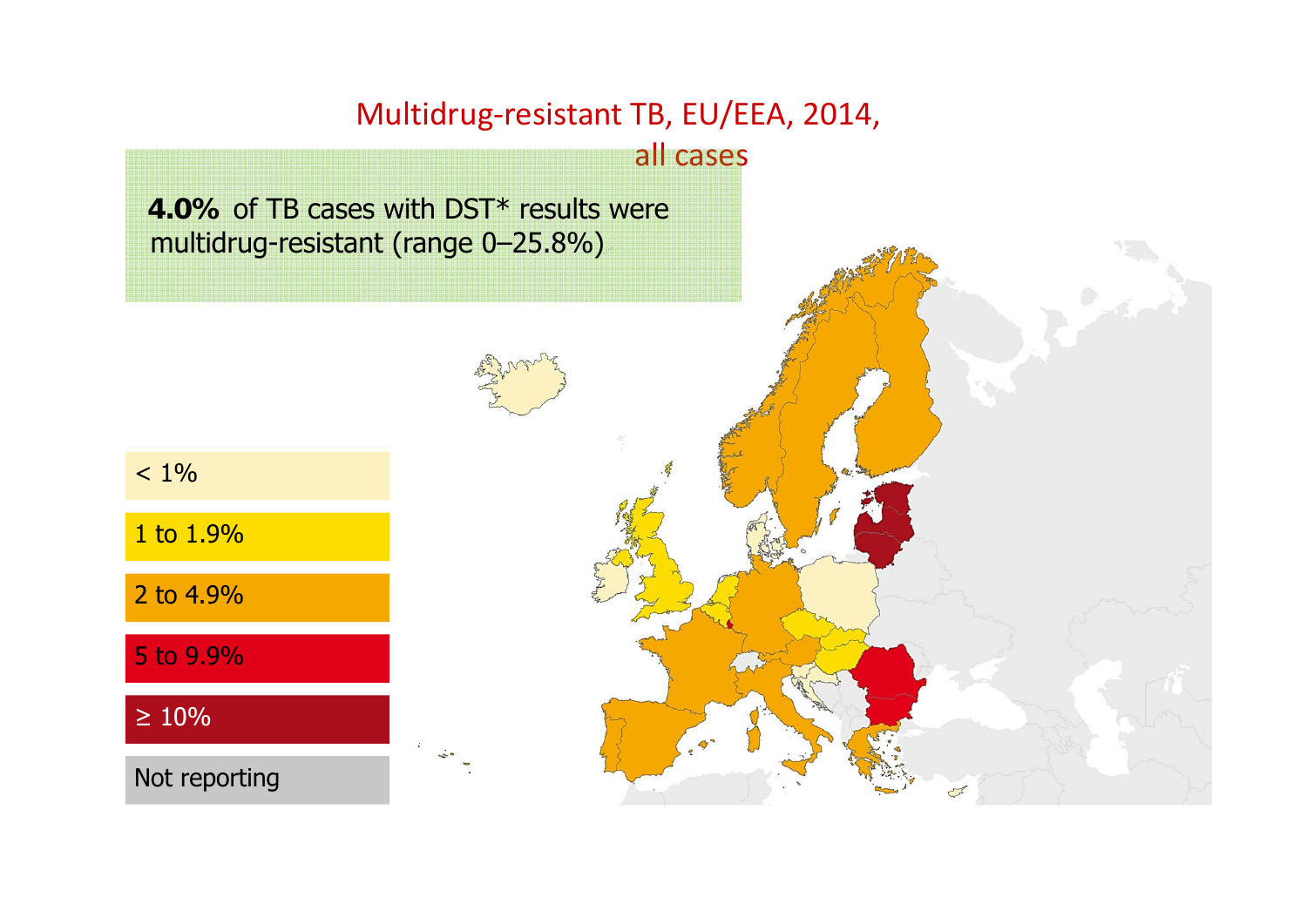## Multidrug resistance among previously treated pulmonary TB cases, EU/EEA, 2014

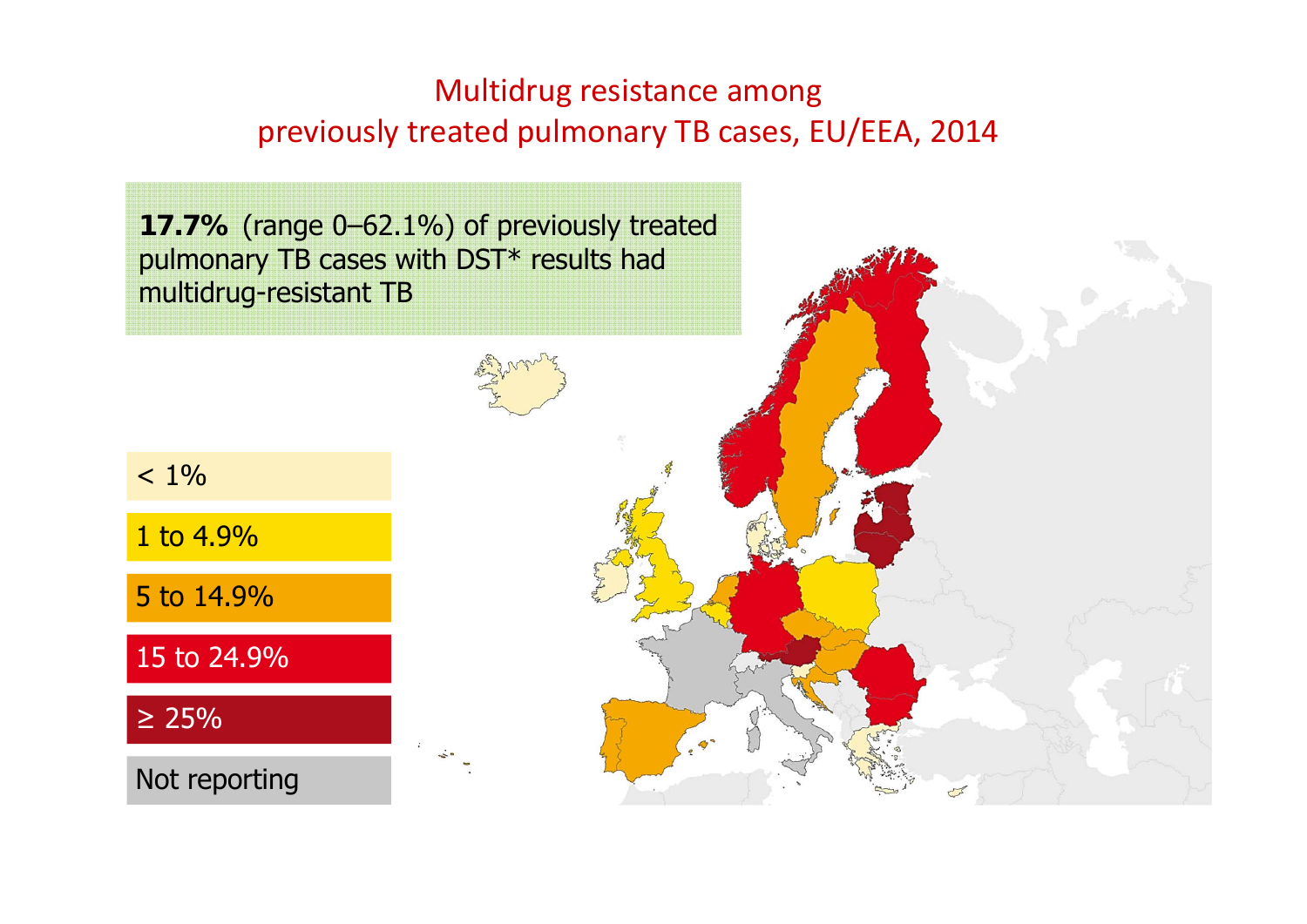## Extensively drug‐resistant TB (XDR TB), EU/EEA, 2014